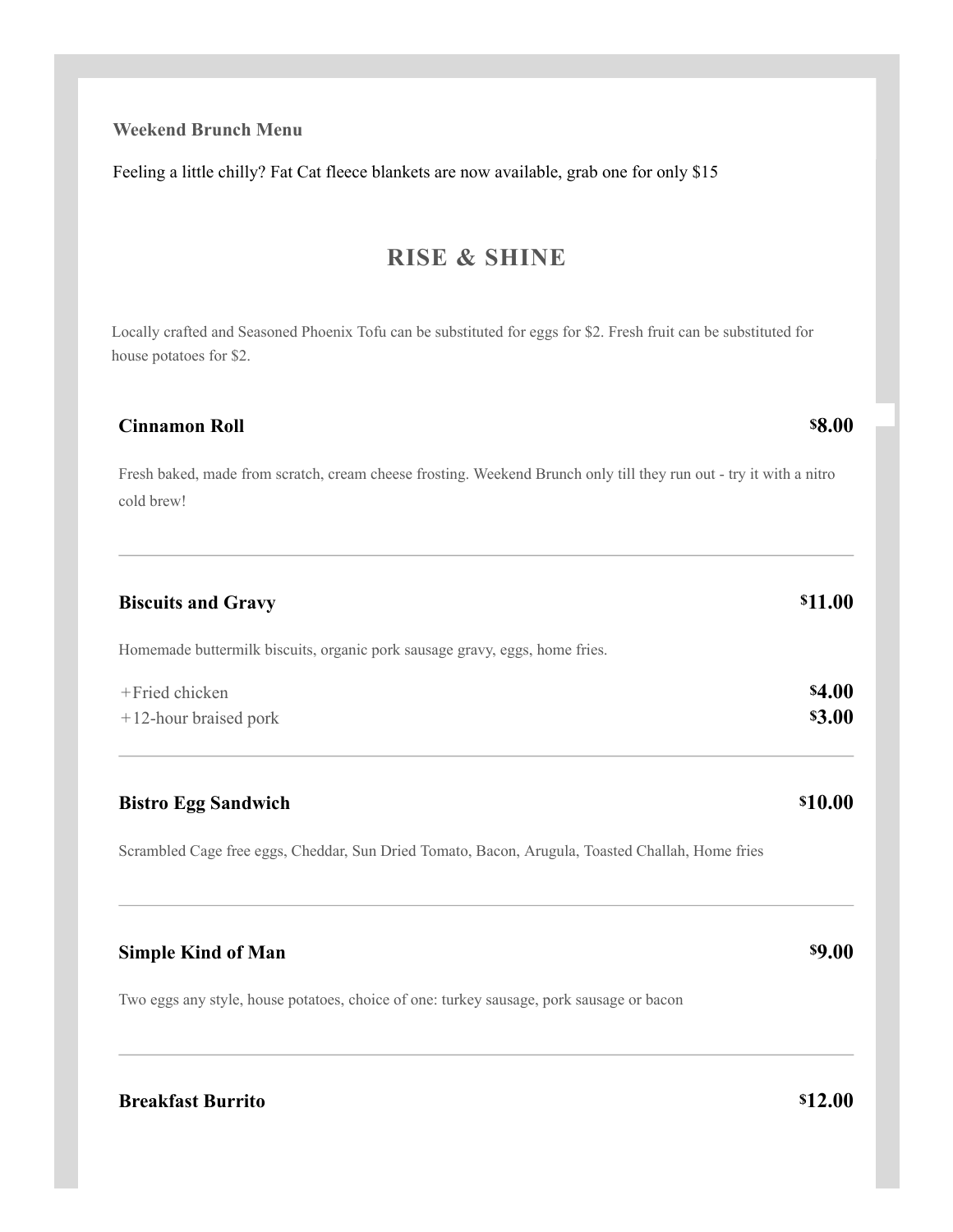Scrambled Cage free eggs, Chihuahua cheese, chorizo, pico de gallo, chipotle peppers, topped with salsa roja and sour cream. Add guacamole \$2

Scrambled Cage free eggs, Cheddar, Sun Dried Tomato, Pork Sausage, Arugula, on our house Buttermilk Biscuit,

## **Buttermilk Biscuit Sandwich**

| Home fries                                                                                                          |                |
|---------------------------------------------------------------------------------------------------------------------|----------------|
| (one biscuit)                                                                                                       | \$7.00         |
| (two biscuit)                                                                                                       | \$12.00        |
| <b>Roasted Poblano &amp; Sweet Potato Hash</b>                                                                      | \$12.00        |
| Sunny up cage free eggs, Guacamole, Ancho Cream                                                                     |                |
| <b>Belgian Waffle</b>                                                                                               | <b>\$8.00</b>  |
| Whipped cinnamon honey butter, maple syrup                                                                          |                |
| <b>Jack &amp; Coke Chicken and Waffles</b>                                                                          | \$15.00        |
| Coca- Cola bribed chicken, Belgian Waffle, Candied Bacon, Jack Daniel's maple syrup; Bacon infused whipped<br>cream |                |
| <b>Breakfast Poutine</b>                                                                                            | <b>\$11.00</b> |
| Home fries, bacon, pork belly gravy, cheese curds, smoked gouda sauce, fried egg scallions.                         |                |
| +Try it with our famous 12-hour braised pork                                                                        | <b>\$3.00</b>  |
|                                                                                                                     |                |

## **Buttermilk Biscuit**

Fresh flaky homemade biscuit, cinnamon honey butter, fresh blueberry jam.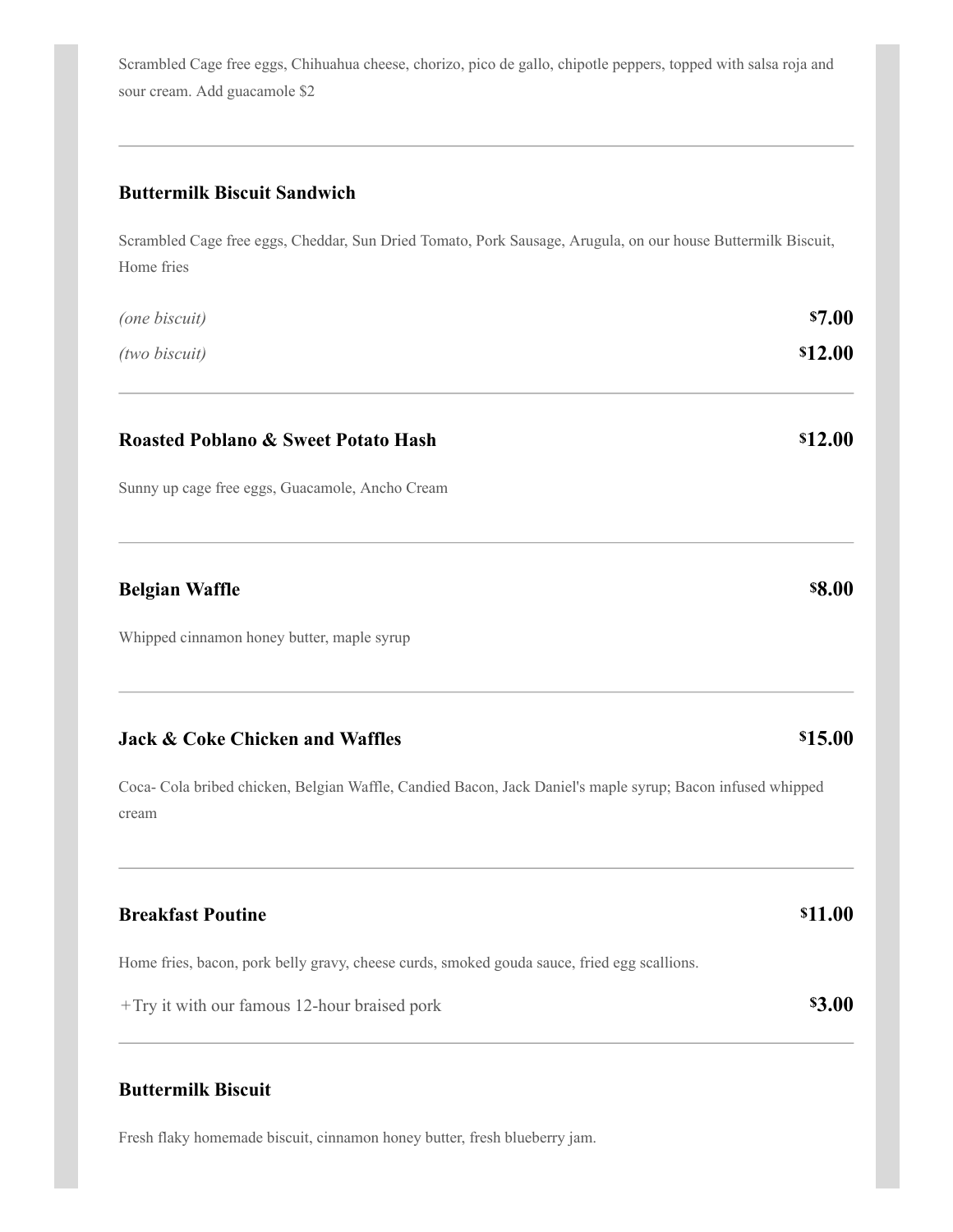## **HANGOVER HELPERS**

### **Nitro Cold Brew Coffee**

Everybody's Coffee roasted here in Uptown, Chicago. Steeped for 18 hrs. Specially blended for Fat Cat, Brazilian dark roast. Dark, chocolate, smokey, smooth

#### **Lavender Latte**

Havana club rum, nitro cold brew coffee, lavender vanilla syrup, coconut milk, irish cream whip

#### **Mimosa**

Choice of juice: orange, pineapple, cranberry, grapefruit, mango.

#### **12th Anniversary Bloody Mary**

Fat Cat Signature 12 ingredient Bloody mary mix, Prairie Organic vodka, garnished with house-made beef jerky, herb cream cheese stuffed peppadew

#### **Cold Fashioned**

New Holland Beer Bourbon Rye, nitro cold brew coffee, burnt brown sugar

## **THINGS TO SHARE**

# **\$5.00**

# **\$8.00**

### **\$9.00**

#### **\$12.00**

**\$11.00**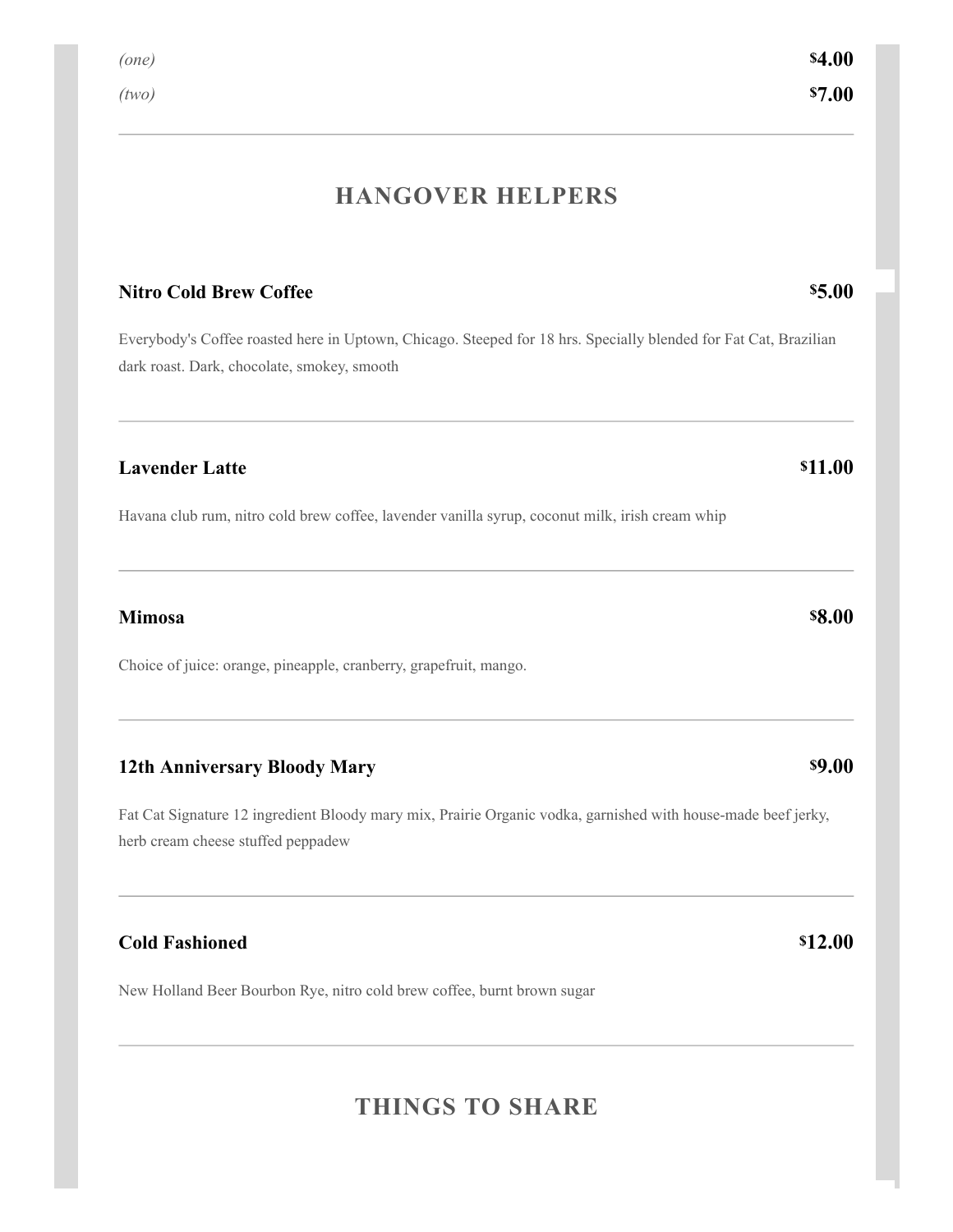| <b>Cinnamon Sugar Doughnuts</b>                                                                   | <b>\$6.00</b>  | <b>Fresh Bake Buttermilk Biscuit</b><br><b>\$3.00</b>                                                                               |  |
|---------------------------------------------------------------------------------------------------|----------------|-------------------------------------------------------------------------------------------------------------------------------------|--|
| Served with warm chocolate ganache                                                                |                | Whipped cinnamon honey butter, fresh blueberry<br>jam.                                                                              |  |
| <b>Fried Pickle Chips</b>                                                                         | <b>\$7.00</b>  | <b>\$8.00</b><br><b>Warm Pretzels</b>                                                                                               |  |
| Cornmeal crusted with Thai chili aioli                                                            |                | Rosemary, pink salt, with gouda sauce and house<br>beer mustard.                                                                    |  |
| <b>Wings</b>                                                                                      | <b>\$11.00</b> |                                                                                                                                     |  |
| 8 wings fried to perfection, choose your style,<br>Buffalo, BBQ, Carolina Mustard BBQ or Buffalo- |                | <b>\$9.00</b><br><b>Reuben Balls</b>                                                                                                |  |
| <b>BBQ</b>                                                                                        |                | Corned beef, Swiss béchamel sauce and kraut<br>rolled in marble rye bread crumbs. Served with our<br>signature 999-Island dressing. |  |
| Poutine                                                                                           | <b>\$9.00</b>  |                                                                                                                                     |  |
| Hand-cut fries, bacon, pork belly gravy, cheese<br>curds and scallions.                           |                |                                                                                                                                     |  |

**\$3.00** + Try it with our famous 12hour braised pork, add

## **BURGERS & SANDWICHES**

| <b>Supper Club</b>                                                                       | \$16.00 | <b>Hot Mess</b>                                                                        | \$15.00 |
|------------------------------------------------------------------------------------------|---------|----------------------------------------------------------------------------------------|---------|
| Beer battered cod, avocado, bacon, tomato,<br>champagne vinegar, herb mayo, kaiser roll. |         | Two all beef patties, special sauce, lettuce, cheese,<br>pickles on a sesame seed bun. |         |
| <b>Chefs Burger</b>                                                                      | \$15.00 | <b>Straight Up Burger</b>                                                              | \$13.00 |
| Hooks aged cheddar, caramelized onion, house-                                            |         | LTO and pickles. Add Applewood smoked bacon                                            |         |
| made Great Lakes Holy Moses Beer mustard,                                                |         | for \$2.                                                                               |         |
| pretzel bun.                                                                             |         |                                                                                        |         |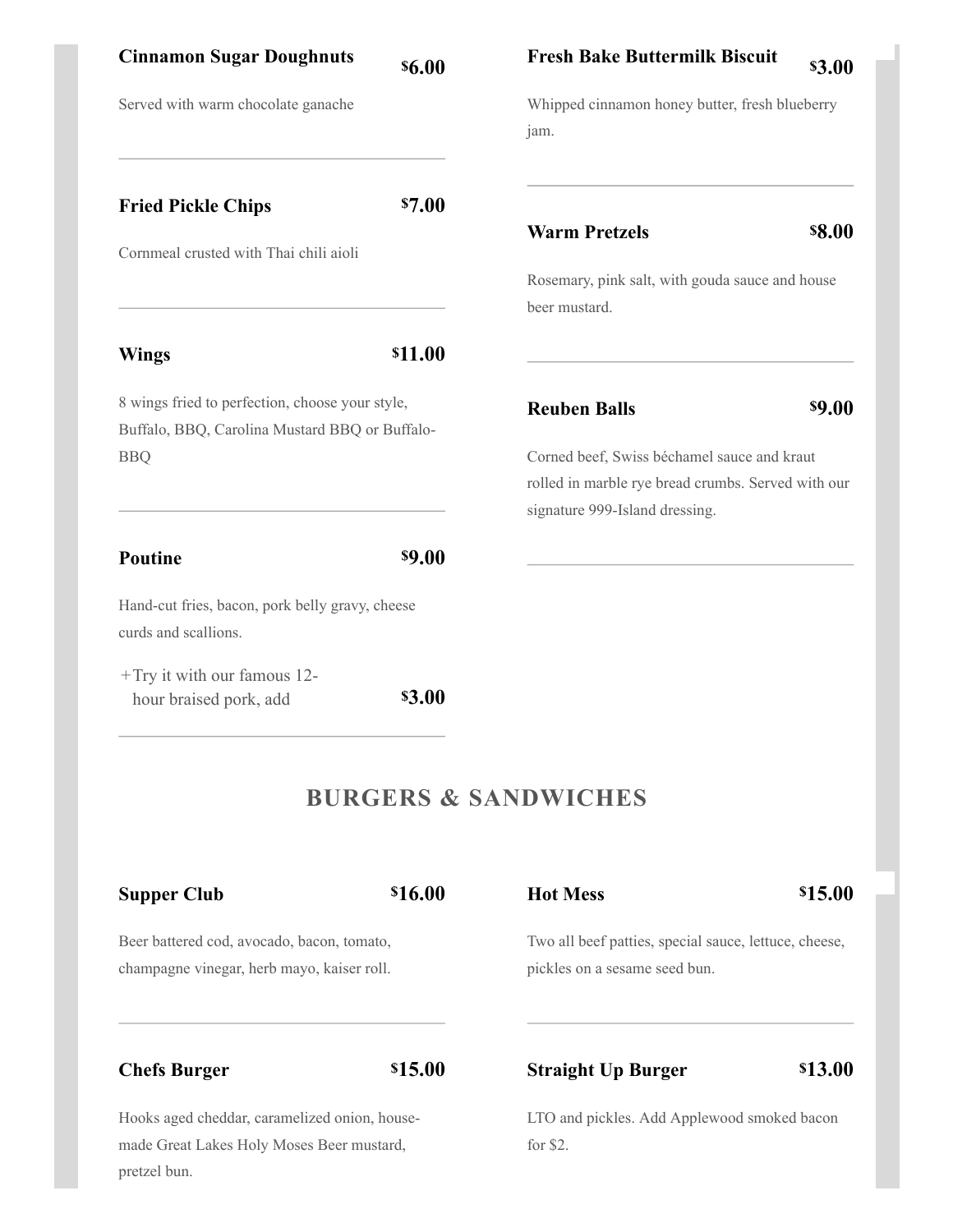#### **Southern Fried Chicken \$14.00**

Organic free-range chicken, bacon pepper Remoulade, pickle, shredded lettuce, toasted brioche bun.

#### **Braised Pork Belly \$14.00**

Coleman's organic pork marinated in rum, bananas, and Cuban spices. Braised for 12 hours, served on a kaiser bun with red cabbage slaw, pickles, spicy aioli and melted swiss **Chicken Burger**

#### **Beyond Burger**

**\$15.00**

100% plant based patty, cheddar cheese, chipotle bbq sauce, crispy Tabasco fried onions, lettuce, tomato and brioche bun.

### **Grilled Chicken**

#### **\$14.00**

Organic free-range chicken, bacon red onion jam, provolone, arugula, pesto smear, pretzel bun.

#### **Bean Burger**

**\$13.00**

Our own unique red bean patty topped with spicy mayo, avocado and LTO. For meat eaters too!

**\$14.00**

Candied jalapenos, jicama, pepperjack, crunchy tortilla strips, spicy mayo on a brioche bun.

## **SOUP AND SALADS**

### **Chicken Tortilla**

Warms the soul - house made bone broth slowly simmered with black beans, corn, tomatoes, onions topped with tortilla strips and avocado. Take some home, it freezes great too!

| (Bowl)            | \$7.00        |
|-------------------|---------------|
| (Pint carry out)  | <b>\$8.00</b> |
| (Quart carry out) | \$12.00       |

#### **Beet Salad**

**\$12.00**

Rice Lake Farms red and golden beets, arugula, farro, feta, candied pistachios, citrus vinaigrette.

## **Crispy Chopped Chicken Salad \$16.00**

Roasted corn, cherry tomatoes, aged cheddar, blue cheese, scallions, bacon, avocado, chipotle buttermilk dressing.